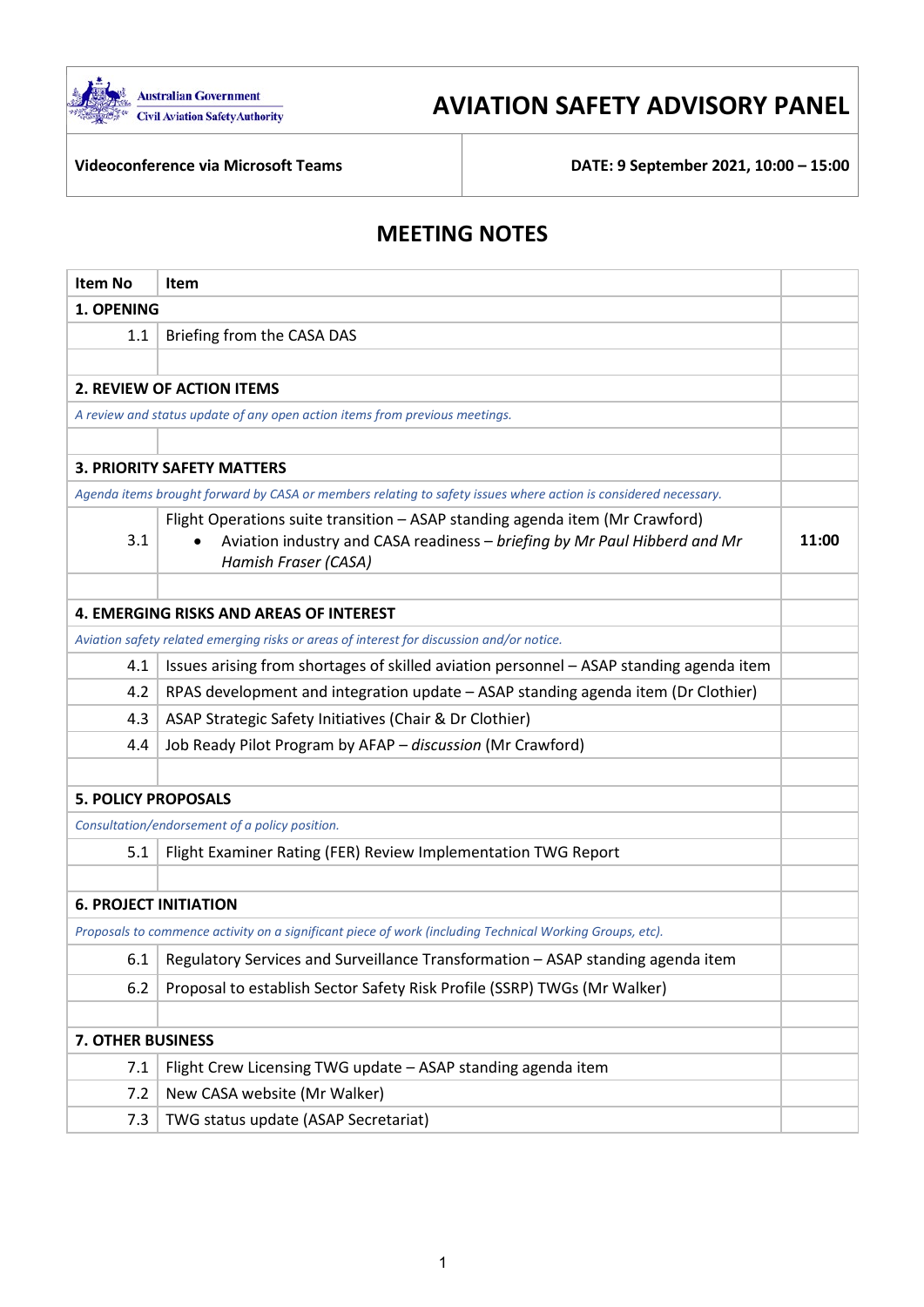## **1. OPENING**

The Chair welcomed all Aviation Safety Advisory Panel (ASAP) members to the third meeting of the Panel for 2021 which was held via videoconference.

Ms Naa Opoku and Ms Tracey Wilkinson were welcomed to the meeting as Observers from the Department of Infrastructure, Transport, Regional Development and Communications (DITRDC).

Mr Andreas Marcelja was also welcomed to the meeting as an Observer from CASA.

Apologies had been received from Mr Malcolm Sharp.

The minutes of the previous meeting were approved by the Panel.

#### **1.1 Briefing from the CASA DAS**

The DAS briefed the Panel on CASA's current areas of focus and priorities going forward. These included the implementation of the flight operations regulations, the fatigue management transition, and flight crew licensing. The DAS added that CASA is also focusing on the General Aviation (GA) sector and is currently developing a roadmap of the regulatory activity in the GA sector to improve the way that progress on those activities is reported.

The DAS discussed the focus of the new CASA Board Chair, Mr Mark Binskin, with the priorities being to work collaboratively with industry, to improve CASA's engagement and to ensure more transparency in decision making. These are also priorities for the DAS, including continuing to support the Regulatory Oversight Division (ROD) which was formed as part of the Regulatory Services and Surveillance Transformation (RSST) project. The DAS also provided reassurance that industry's connection with CASA is maintained, noting that consistency in decision making is a vital component of the new operating model. The DAS also discussed CASA's focus on COVID alleviations and welcomed the Panel's advice on other areas CASA should be focusing on, including whether some of the alleviations should be enduring.

The DAS also commended the ASAP for being an effective forum to provide considered advice from industry's perspective and, with the upcoming reduction in work on regulatory reform, supported the desire of the Panel to move towards being able to provide more strategic advice, noting her support for an amendment to the ASAP's Terms of Reference if appropriate.

A panel member asked where CASA considers it has challenges in transparency. The DAS stated that the challenges associated with transparency are often experienced in the smaller end of town which could be partly based on the necessity to debunk myths and partly due to the sector being unaware of what and why CASA is doing. The DAS added that there is opportunity for CASA to improve the way it tells the story to certain sectors of the industry. The Chair commented that there are many in industry that are willing and able to support CASA in earlier stages of policy or regulatory development which can assist with improving the way it communicates with those sectors. Another member supported this and added that the EASA and FAA engagement models have processes to ensure industry are engaged early in the rule making process.

The Panel thanked the DAS for attending the meeting and acknowledged the benefit of receiving an opening address to contextualise and provide insight to CASA's focus areas and priorities.

*The CASA DAS left the meeting at this point (10:38).*

#### **2. REVIEW OF ACTION ITEMS**

Action items from the previous meeting were reviewed and are recorded at **Attachment 1** and, where appropriate, below.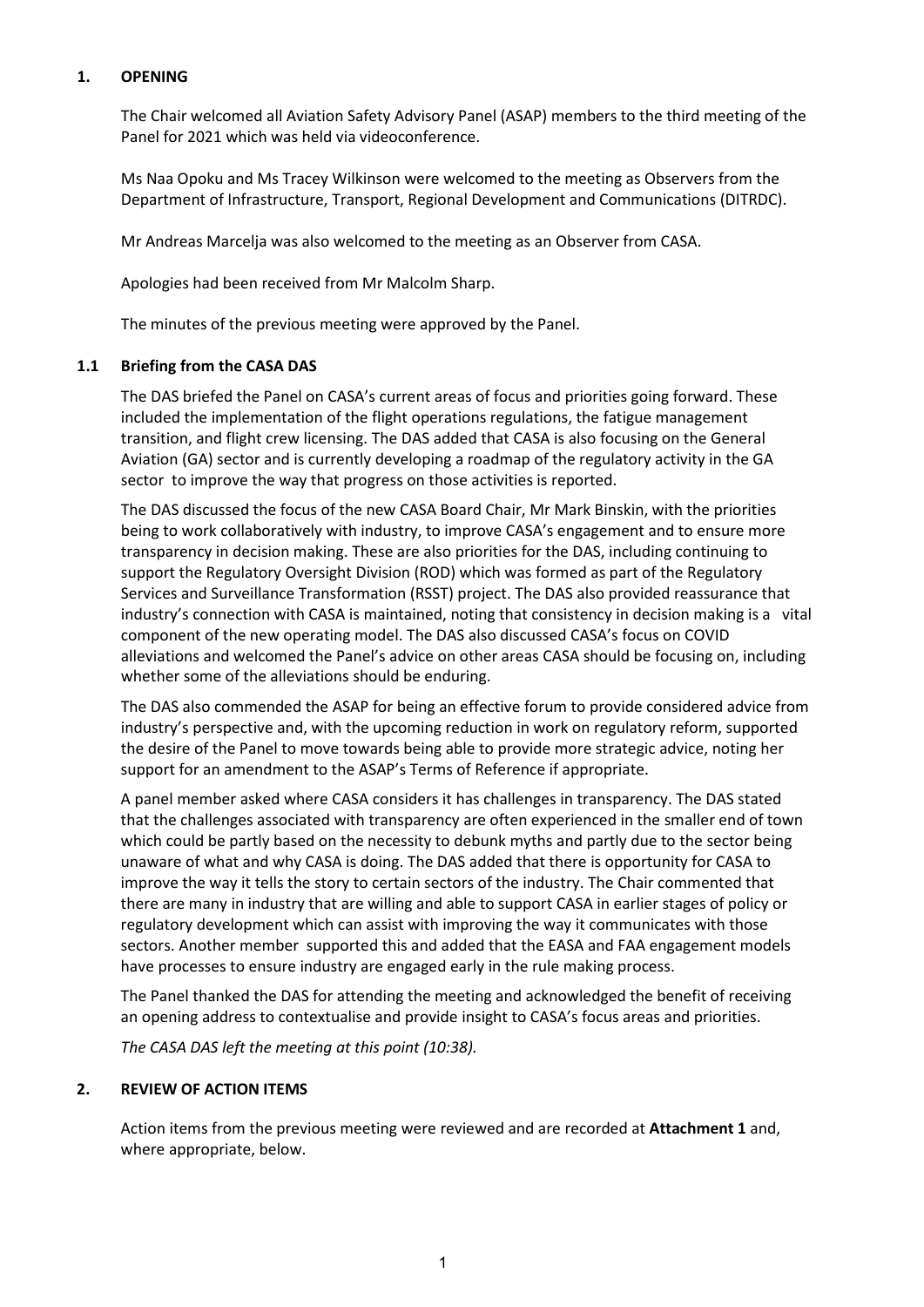## **2019-1/5 – In progress.**

Mr Walker acknowledged there was slow progress but advised that CASA was seeking a multilateral engagement approach with ASQA that also involved DITRDC and the Department of Education. He added that there is a big focus on the post-implementation review and reform of CASR Part 66. The ASAP will maintain a watching brief on this matter.

#### **2020-3/1 – In-progress.**

Dr Clothier advised that the National Policy on Emerging Aviation Technologies (NEAT) consultative committee next meet in late-September which will provide insight on how the various airspace policy activities come together. Ms Opoku (DITRDC) confirmed that the next iteration of the Airspace Policy Statement is scheduled to be released in October 2021. The ASAP will maintain a watching brief on this matter.

#### **2021-1/1 – In-progress**

Mr Walker informed the Panel that CASA is intending to go out to market to conduct research surveying LAMEs to provide further data on their activity, noting previous Panel discussions on the current challenge to determine how many LAMEs are still active. Mr Walker added that the data will better inform plans for risk analysis workshops to be conducted with the ASAP.

#### **2021-1/2 – In-progress**

Mr Walker advised that the discussion on the matter has moved beyond the provision of educative resources for the general aviation sector to explain the use of acceptable means of compliance for IFR training. CASA is continuing to consider what the use of simulators for IFR training would look like in the future. CASA will engage with the relevant industry sectors when it has material to present.

#### **2021-1/3 – In-progress**

The ASAP considered the suggested alternative means of compliance for Flight Examiner and Flight Instructor renewals (via professional development seminars) may be addressed through the recommendations provided by the FER Review Implementation TWG, notably the recommendation that the Part 61 TWG be re-invigorated. The ASAP considers it a priority matter that Industry and CASA need to have mechanisms in place to ensure the recovery in aviation activity occurs smoothly, and CASA is requested to report upon progress in this regard.

## **2021-2/1 – Closed.**

This action item was discussed in Agenda Item 3.1.

## **2021-2/2 – Closed.**

This action item was discussed in Agenda Item 7.1.

## **3. PRIORITY SAFETY MATTERS**

#### **3.1 Flight Operations Regulations Implementation**

*Mr Paul Hibberd (CASA) and Mr Hamish Fraser (CASA) joined the meeting via videoconference to brief the ASAP on this agenda item (11:00).*

The ASAP were briefed on the status of the flight operations regulations implementation…

Mr Hibberd outlined the various implementation artefacts that were …

Mr Hibberd expressed thanks to the Implementation TWG who provided invaluable feedback on the development of various implementation artefacts, particularly the documents on the key operational changes. He discussed CASA's support to industry to meet the requirements due for 5 October and noted more materials and communications will be released afterwards.

Mr Fraser briefed the Panel on the establishment of CASA's new Operational Implementation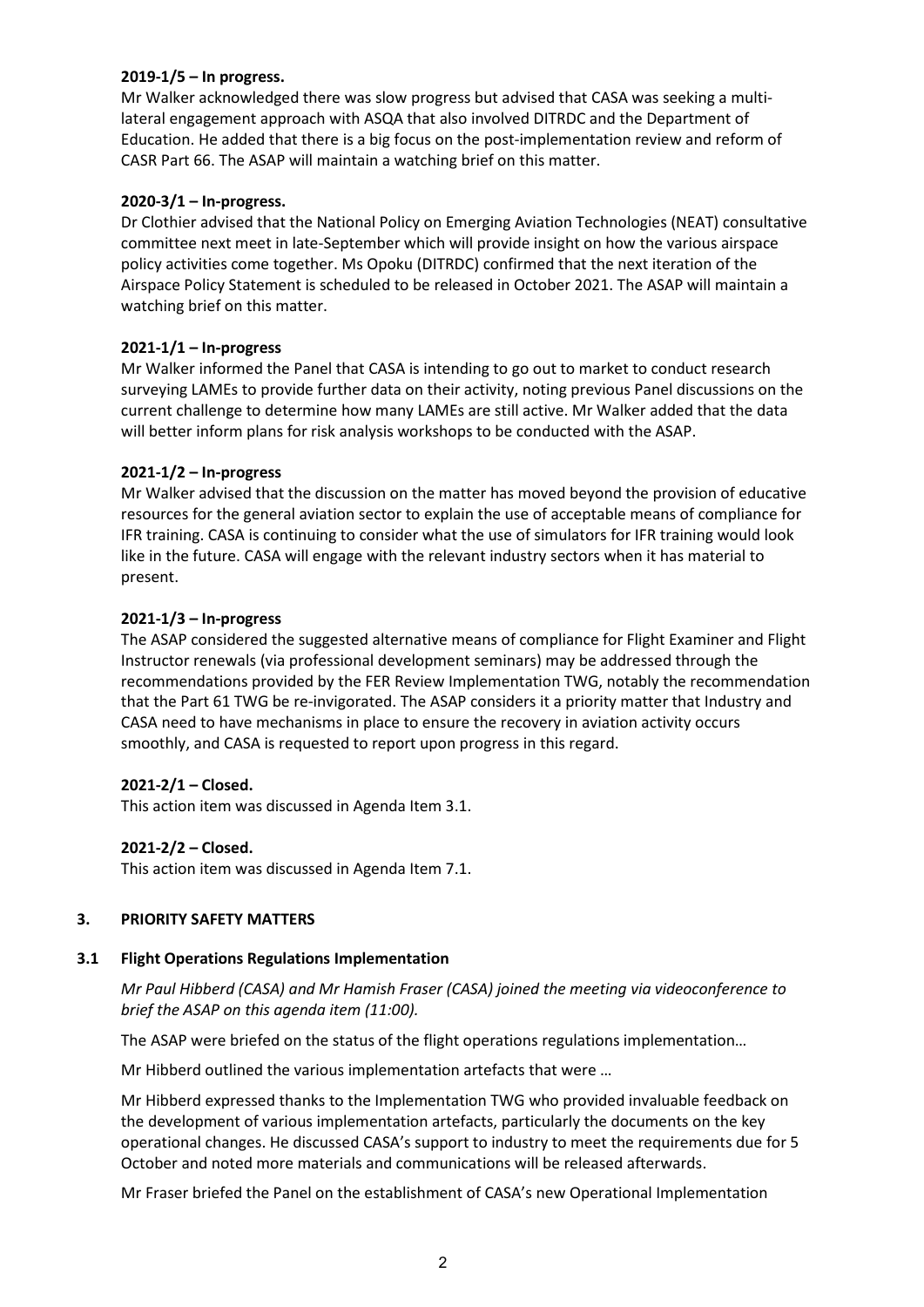Branch (OIB) and discussed CASA's intended methodology of oversight for operators transitioning to the new regulations. He advised that the branch would consist of individuals with high levels of technical knowledge of the new regulations and experience in the Regulation Implementation Branch (RIB), as well as individuals new to CASA with strong industry experience and understanding in outcomes-based legislation.

The Chair enquired about the plan for a high-level oversight on the progress of transition in case of issues that may arise. Mr Crawford confirmed that CASA's Aviation Safety Committee (ASC) will monitor the progress of the transition and will highlight the issues that may arise and address it as a new focus area for CASA.

A panel member queried the decision to defer the implementation of Safety Management Systems (SMS) until 2024 for operators transitioning to the new rules that may not already have an SMS. Mr Hibberd explained that CASA recognised that SMS is viewed to some operators as quite complex but noted that CASA encourages operators to adopt it sooner. The deferral period gives time for industry to implement their SMS and for CASA to support them with their implementation. He added that SMS will be a requirement for operators that want to change their operations, such as current charter operators wishing to conduct scheduled services under the new regulations.

#### *Mr Hibberd and Mr Fraser left the meeting at this point (12:10).*

The Chair commented on an aspect of CASA's readiness by advising the Panel that members of the Part 103 TWG had expressed their concerns that they received the draft Part 103 MOS in early-September noting that a public consultation period remains before it comes into effect in December. The TWG members also expressed concerns with the content of the MOS which may time to work with CASA to refine. Mr Walker acknowledged the delay in the MOS development and advised that deferral measures are being considered to assist industry. He encouraged the TWG members to advise of their concerns as soon as possible.

The Chair informed the Panel that in a discussion with the Implementation TWG, the members expressed their concern about CASA's readiness in terms of its oversight attitude and approach. While the Panel were encouraged by CASA's intended oversight approach to be conducted by the OIB, they also expressed similar concerns to the TWG. A panel member stated that the limited time remaining before commencement is a concern, particularly for smaller operators with limited resources, and stated that the transition will only be successful if CASA and industry possess the right attitude and are focused on the outcomes trying to be achieved. The Panel supported this and commented on the challenges associated with shifting organisational culture, attitude, and mentality on oversight.

Another member also suggested a feedback mechanism for industry to advise on how they are progressing with their transition, such as if they are experiencing issues with interpretation and to share concerns openly and transparently which will benefit the broader industry. Another member supported this and added the suggestion of the establishment of an escalation or appeals process for operators seeking guidance or submitting applications as part of their transition. The Panel supported the suggestions and emphasised that given the limited time remaining, this process would need to be conducted quickly and offered their assistance to report to the DAS to ensure matters that require escalation from industry's perspective as discussed early. A request was added for CASA to share how it is assessing its risk associated with transition. The Panel supported this request.

A panel member suggested CASA conduct on-site visits to operators in areas not currently under lockdown due to COVID. Mr Walker confirmed that some teams in are conducting on-site visits to engage with operators about their transition which adds to the phone calls to all AOC holders.

Another member commented that there is still a level of distrust in certain areas of industry on CASA's oversight approach to the transition. He is encouraged by the intended function of OIB, noting the importance for this intention to filter down to the broader inspectorate, CASA, and industry.

Another member noted that some of the materials are quite useful for operators and suggested for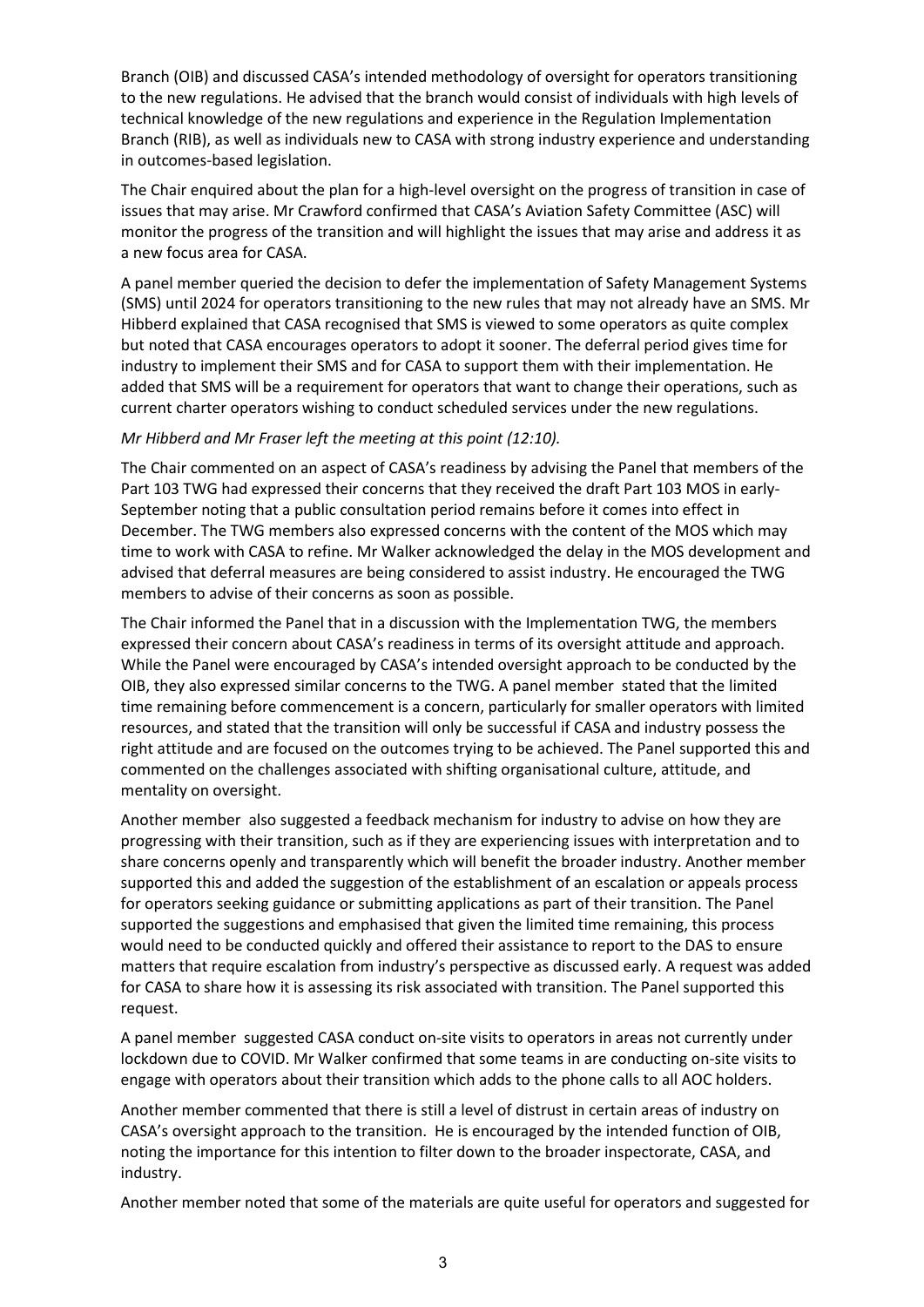CASA to release materials as soon as they are ready.

| Action /       | The ASAP:                                                                                                                                                                                                                                                                                                                   |
|----------------|-----------------------------------------------------------------------------------------------------------------------------------------------------------------------------------------------------------------------------------------------------------------------------------------------------------------------------|
| Recommendation |                                                                                                                                                                                                                                                                                                                             |
|                | <b>Recommends</b> the establishment of an escalation and/or appeals process for<br>operators seeking guidance or submitting applications as part of their<br>transition. The Panel offer their assistance to report to the DAS to ensure<br>matters that require escalation from industry's perspective as discussed early. |
|                | Strongly advises that the transition will only be successful if CASA and industry<br>possess the right attitude and are focused on the outcomes trying to be<br>achieved.                                                                                                                                                   |
|                | Requests CASA to share how it is assessing its own risks associated with<br>industry and CASA transition to the new flight operations regulations.                                                                                                                                                                          |

#### **4. EMERGING RISKS AND AREAS OF INTEREST**

#### **4.1 Issues arising from shortages of skilled aviation personnel (ASAP Standing Agenda Item)**

In addition to the discussion during Action Item 2021-1/1, a Panel member enquired about the level of interest for the new CASR Part 66 self-study pathway. Mr Walker advised that CASA has received positive feedback on the new pathway however noted that there was a slow uptake potentially due to COVID related restrictions in NSW and Victoria.

#### **4.2 RPAS development and integration update (ASAP Standing Agenda Item)**

A panel member praised the impact of CASA's trial of digital airspace authorisations for operators conducting operations near aerodromes. The trial has reduced the application processing time from weeks to minutes and he welcomed the extension of the trial. He added that the trial was an example of the style of thinking for innovations and digitisation within CASA that will be required to meet the increased demand in the sector and could also apply to other areas in the organisation.

He also discussed the expectation for an increased demand from the sector for regulatory oversight by CASA, noting that although the sector has a different set of requirements, there is a path of convergence between Advanced Air Mobility (AAM), RPAS and conventional aviation.

#### **4.3 ASAP Strategic Safety Initiatives**

A panel member and the Chair proposed to add 'Strategic Safety Initiatives' to the ASAP meeting agenda. The objective of the proposed agenda item will be for the Panel to be proactive in its role of providing safety and regulatory advice to the CASA DAS. The agenda item's purpose will be to discuss broader strategic safety initiatives and provide advice on their prioritisation. The ASAP supports the addition of the proposed agenda item.

The Panel discussed reviewing the ASAP Terms of Reference. The Panel supports the Chair working with CASA to review the Terms of Reference and to discuss a plan for the review with members by the next meeting.

| Action /       | The ASAP:                                                                                                                                                                |
|----------------|--------------------------------------------------------------------------------------------------------------------------------------------------------------------------|
| Recommendation |                                                                                                                                                                          |
|                | Agrees to add 'Strategic Safety Initiatives' to the ASAP meeting agenda.                                                                                                 |
|                | Supports the Chair to work with CASA to review the ASAP's Terms of<br>Reference with the intention to discuss a plan for the review with members by<br>the next meeting. |

The Panel also discussed perhaps re-framing Agenda Item 4.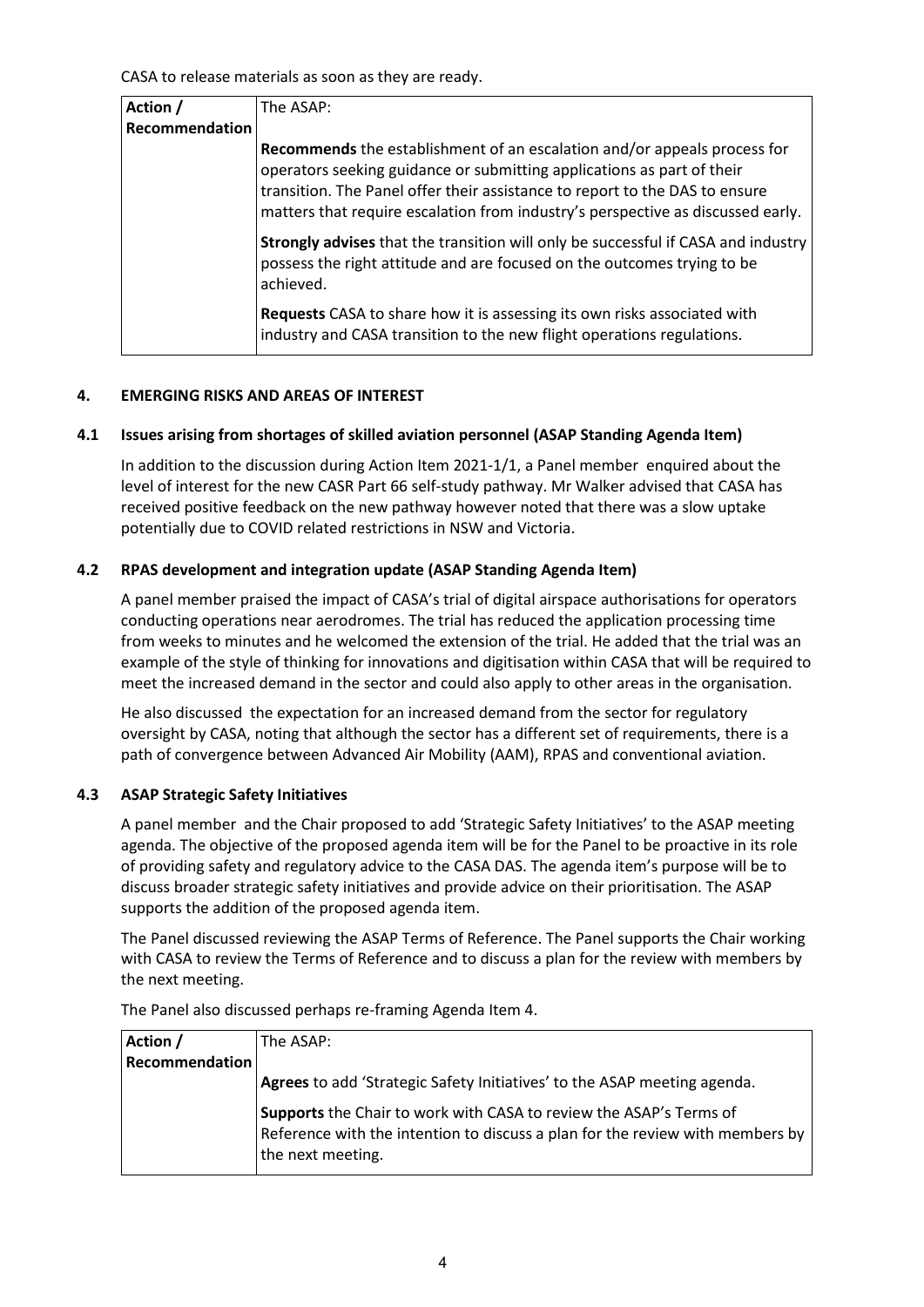## **4.4 Job-Ready Pilot Program by the Australian Federation of Air Pilots (AFAP) – discussion**

Mr Crawford informed the Panel that DITRDC brought the proposal submitted by AFAP to CASA's attention and would like the views of the Panel. The proposal seeks government funding for pilots who are stood down or unemployed to remain at the minimum level or recency to make them easier to reemploy. The Panel considered the intention of the proposal and discussed its merits for flight crew in the smaller end of the industry who have lost their jobs, noting the investment in recurrency training is of more value if pilots can find local work shortly afterwards. The Panel conditionally supported currency support for pilots in the smaller areas of industry, however requested CASA to circulate the proposal with members out of session.

| Action /              | The ASAP:                                                                   |
|-----------------------|-----------------------------------------------------------------------------|
| <b>Recommendation</b> |                                                                             |
|                       | <b>Requests</b> CASA to circulate the Job-Ready Pilot Program proposal with |
|                       | members out of session for consideration.                                   |

#### **5. POLICY PROPOSALS**

#### **5.1 Flight Examiner Rating (FER) Review Implementation TWG report**

The Panel reviewed the report provided by the Flight Examiner Rating (FER) Review Implementation TWG. The Panel supported the recommendations made by the TWG members and strongly recommended CASA expedites the implementation of the FER review recommendations.

| Action /              | The ASAP:                                                                                                                                                       |
|-----------------------|-----------------------------------------------------------------------------------------------------------------------------------------------------------------|
| <b>Recommendation</b> |                                                                                                                                                                 |
|                       | Supports the FER Review Implementation TWG's recommendations and<br>strongly recommends CASA expedites the implementation of the FER Review<br>recommendations. |

#### **6. PROJECT INITIATION**

#### **6.1 Regulatory Services and Surveillance Transformation (RSST) (ASAP Standing Agenda Item)**

Mr Crawford informed the Panel that the transformation project had improved the processing time for regulatory services, despite the increased volume of work. The Panel discussed the function of the Guidance Delivery Centre (GDC) noting that while people may miss the direct engagement with CASA, the benefits of a centralised guidance function for industry is substantial. The Panel acknowledged that such a new function may come with initial implementation issues however will improve over time.

## **6.2 Proposal to establish Sector Safety Risk Profile (SSR) TWGs**

Mr Walker advised the Panel of CASA's intention to reinvigorate the production of Sector Safety Risk Profiles (SSRPs). It is intended that the SSRPs are kept as live documents that are reviewed periodically, and CASA is proposing to transition its engagement with industry on the SSRPs to the ASAP and TWG consultative framework. The Panel expressed their strong support for the production of SSRPs, specifically emphasising the importance that they are operationalised. The ASAP agreed to establish the TWGs and supported the proposed TWG tasking instructions.

In a discussion about the appropriate sector in which to commence SSRP activities, the Panel recommended that in the first instance the risk profiling should occur on the imminent standing up of industry as COVID restrictions are lifted before a focus on individual sectors. The Panel acknowledged the potential risks associated with a significant increase in activity in a relatively short period of time, and that different sectors are currently impacted by different risks depending on where they are located. Two Panel members noted the work their organisations had done on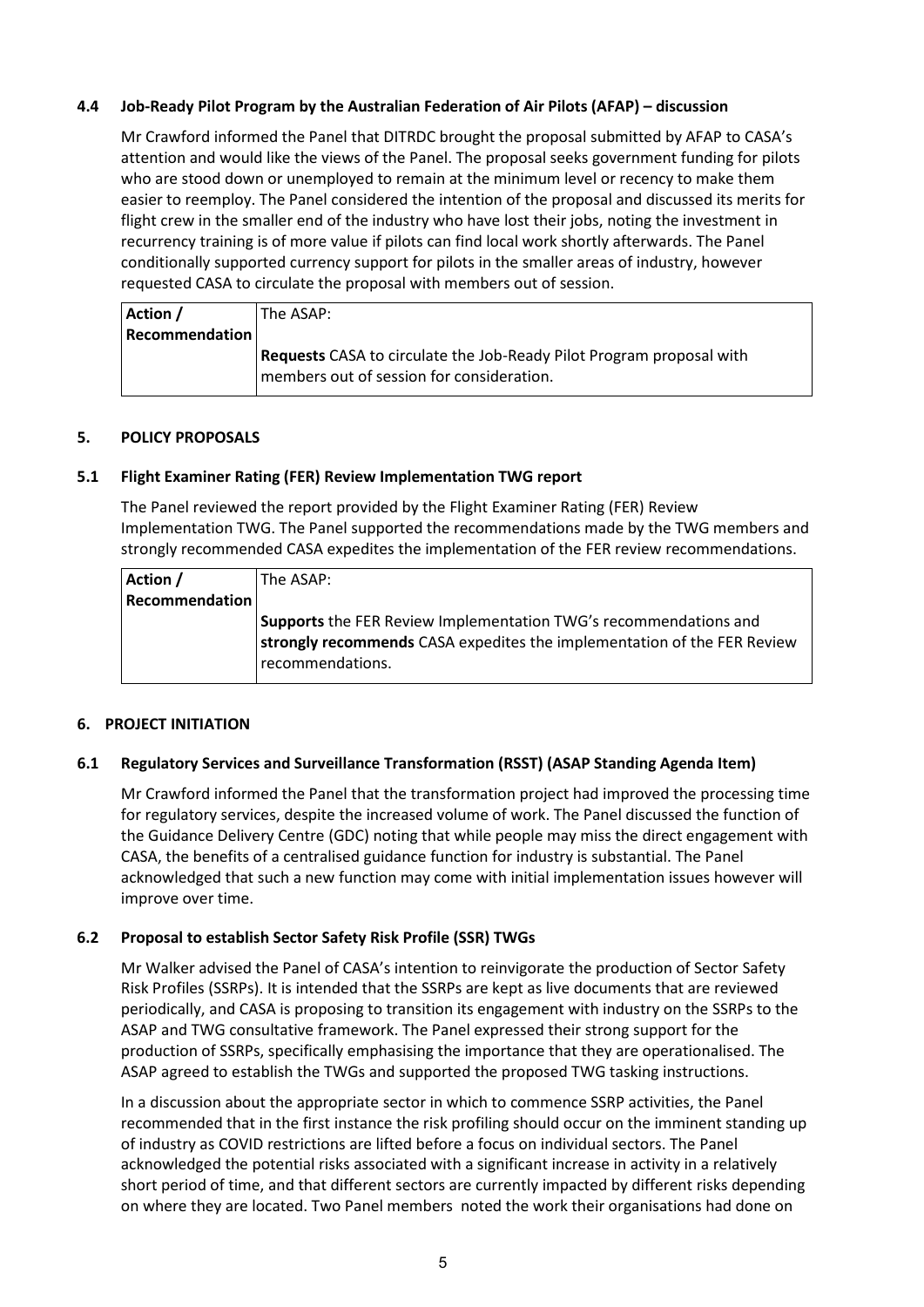the UK CAA Significant Seven and offered to share their findings with CASA. CASA welcomed any input the Panel members were willing to share from their own risk identification exercises.

Another Panel member added that an important sector to consider risks are seasonal operations such as for firefighting which can consist of larger percentages of foreign pilots with limited exposure to airspace and limited geographic orientation.

| Action /       | The ASAP:                                                                                                                                                                         |
|----------------|-----------------------------------------------------------------------------------------------------------------------------------------------------------------------------------|
| Recommendation |                                                                                                                                                                                   |
|                | Agrees to establish a series of TWGs to identify current and emerging risks<br>within their respective sectors to support CASA's risk identification and<br>management processes. |
|                | <b>Supports</b> the proposed Sector Safety Risk Profile (SSRP) TWGs tasking<br>instructions.                                                                                      |
|                | Recommends the first exercise should be the risk profiling of the imminent<br>standing up of industry as COVID restrictions are lifted.                                           |

## **7. OTHER BUSINESS**

## **7.1 Flight Crew Licensing TWG update (ASAP Standing Agenda Item)**

The Chair informed the Panel that the Flight Crew Licensing TWG met for the first time in 12 months to discuss CASA's roadmap to address some of their identified issues. He informed the Panel that while the TWG were encouraged by the refocused effort to resolve their longstanding identified issues, they expressed concerns that the decisions were being made in isolation of industry. Mr Crawford advised that CASA had shifted resources to focus on implementing solutions to the identified issues, starting with the top four priorities with the intention to determine the next priority items to engage the TWG with. The ASAP strongly recommended CASA makes a concerted effort to regularly engage with the TWG to give members the opportunity to provide input on policy discussions, and during the development of instruments and guidance material.

| Action /              | The ASAP:                                                                        |
|-----------------------|----------------------------------------------------------------------------------|
| <b>Recommendation</b> |                                                                                  |
|                       | <b>Strongly recommends</b> CASA regularly engages with the Flight Crew Licensing |
|                       | TWG to give members the opportunity to provide input on policy discussions       |
|                       | and the development of instruments and guidance material.                        |
|                       |                                                                                  |

#### **7.2 New CASA website**

Mr Walker discussed the new CASA website currently in development which is due to go live in December. He noted that CASA had conducted substantial work into user experience, specifically highlighting the improved presentation of information on Civil Aviation Safety Regulations (CASR).

## **7.3 Technical Working Group (TWG) status update**

The Secretariat updated the Panel on TWG activity since the last ASAP meeting. In the previous 12 months, there were 31 TWG meetings held, of which 26 were held in the previous three months. The Panel reemphasised the importance to engage TWG members in the development of work as a more effective engagement and consultation approach to completing work for the TWG to review. The Panel also discussed the need to create innovative ways for more industry involvement without overloading current TWGs.

Patrick Murray Chair October 2021